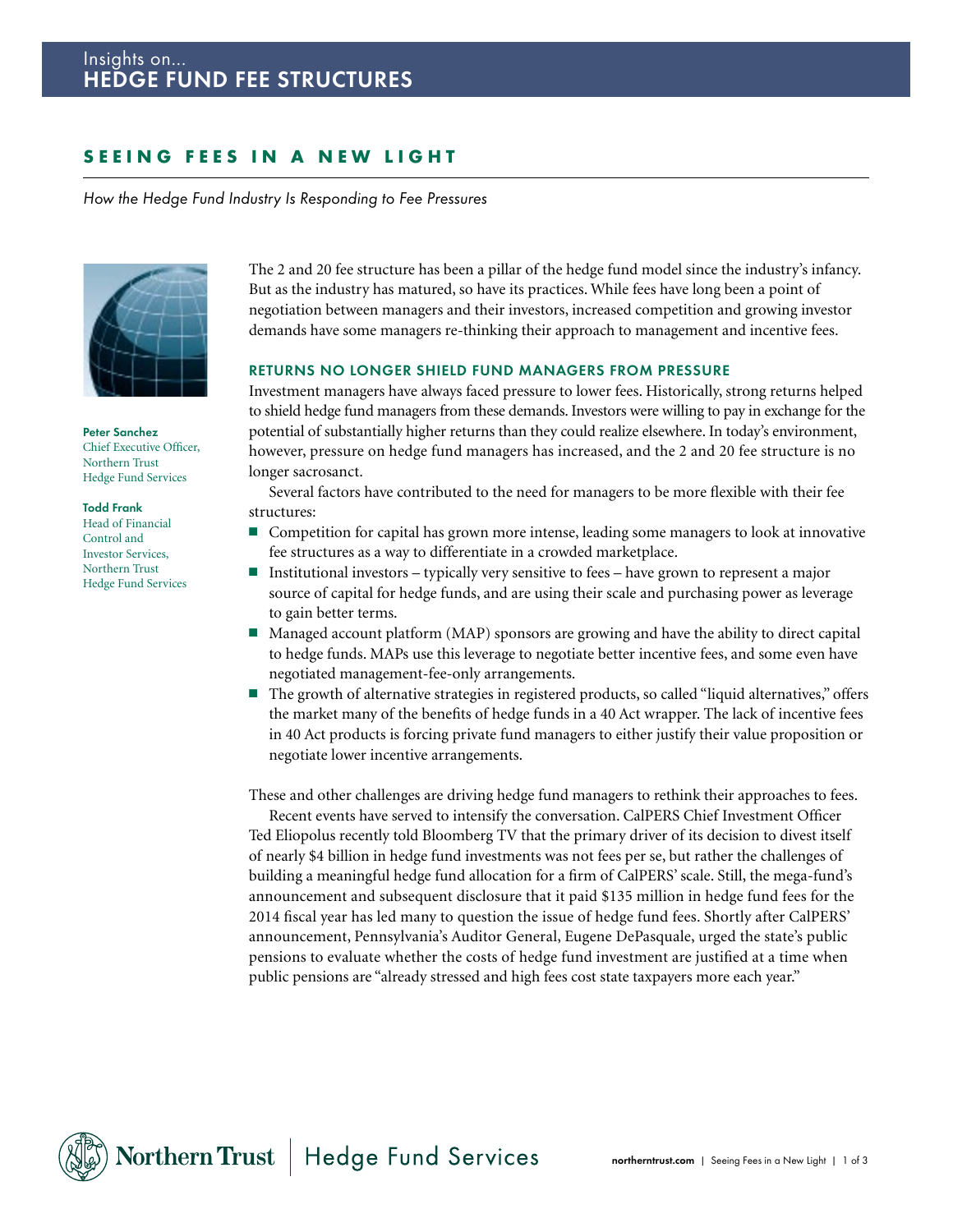### **ONE SIZE NO LONGER FITS ALL**

While many funds may still indicate a more traditional fee structure in their offering memoranda, in reality, larger institutional investors are negotiating different terms before making their investments. Larger investors, such as pension or sovereign wealth funds, in particular, are bringing their weight to bear in requesting changes. Preqin data suggests that the true average today is more along the lines of 1.5 and 18.7.

To address this, some managers are using tiered fee structures to reward larger investments – the more capital an investor commits, the lower the incentive fee it will pay. Others are using share classes creatively through arrangements such as a "founder's" share class with preferential terms for early seed investors.

#### **THE GROWING USE OF PERFORMANCE HURDLES**

Another approach that is increasing in popularity is the use of hurdles with incentive fees. Historically, hurdles were set at a fixed rate or were based on short-term interest rates, such as the London Interbank Offer Rate (LIBOR). Recently it has become more common to use hurdles to benchmark a fund's performance against a more relevant index specific to the fund's strategy. A manager only earns incentive fees on performance that exceeds the index performance.

A slight twist on the standard hurdle structure that funds are using more often is the underperformance hurdle. In this structure, during market declines, incentives are in place to reward managers if their fund drops by less than the agreed benchmark. Underperformance hurdles acknowledge the reality that under some conditions, limiting losses can be as valuable as strong returns.

## **ASSESSING PERFORMANCE: THE BIG PICTURE, NOT A SNAPSHOT**

In addition to hurdles, managers are also increasingly being asked to change how they assess their incentive fees. Some investors are demanding clawbacks of incentive fees paid in good years when the performance subsequently lags. An alternative to clawback provisions that some managers are considering is to assess performance over an extended period of perhaps two to five years, or at the end of the lock-up period.

A recently issued IRS Revenue Ruling (Revenue Ruling 2014-18) may make granting investors longer performance assessment periods more palatable for fund managers. This Ruling clarified that incentive fees paid as nonqualified stock options and stock-settled stock appreciation rights (SARs) are not subject to the annual payment rule under Section 457A that prohibits deferred compensation. This clarification makes it possible for the fund manager's incentive fees to be paid out in options or SARs from the fund, though it may include restrictions as to how long a manager must wait to redeem them. Investors feel the time horizon for incentive compensation is better aligned to when the manager's services are being provided.

The arrangement also provides what essentially is a built-in clawback for years in which the fund underperforms. The advantage to fund managers over simply providing a clawback is that they may be able to defer income taxation on the incentive fees until the options or SARs are exercised. This approach can have consequences to other tax considerations, such as character of income and PFIC rules, so managers contemplating this approach should do so in close consultation with their tax advisers.